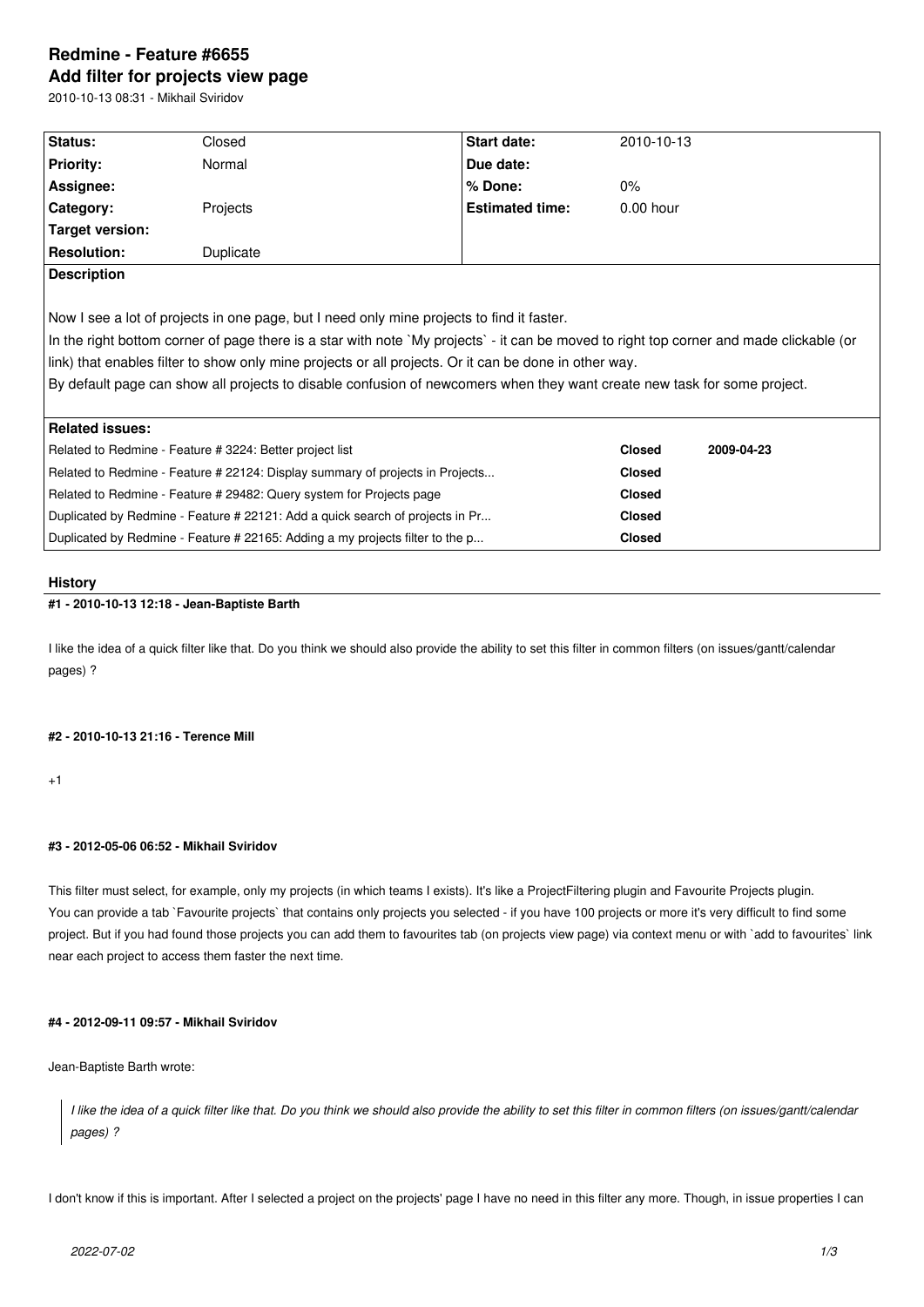select another project and will be good to select my project, not foreign (not tested it).

Now I don't know.

The best decision at the moment is simply to show My Projects in Dashboard and ability to filter My Projects in the projects' page.

## **#5 - 2013-05-13 12:07 - Mikhail Sviridov**

I think it has been partially fixed in some recent version  $\left( \langle -2.3.1 \rangle 2.2.0 \right)$ .

#### **#6 - 2016-03-20 10:48 - Kush Suryavanshi**

This is a really useful feature that we woulld like. We have around 250 projects and a feature to filter the projects with various custom fields(just like issues) will be really useful. We have tried "favourite project" plugin but it has some limitations. I am surprised there isn't much demand for this feature. May be I am missing something or doing something wrong? Thanks

#### **#7 - 2016-03-21 13:01 - Sebastian Paluch**

Kush Suryavanshi wrote:

*I am surprised there isn't much demand for this feature.*

Yes, there is demand.

#### **#8 - 2016-04-05 05:42 - Kush Suryavanshi**

Good to hear. Thanks!

#### **#9 - 2016-06-02 13:04 - Nils Grimm**

 $+1$ 

#### **#10 - 2016-06-21 17:39 - Toshi MARUYAMA**

*- Related to Feature #3224: Better project list added*

#### **#11 - 2016-06-21 17:43 - Toshi MARUYAMA**

*- Related to Feature #22124: Display summary of projects in Projects page added*

#### **#12 - 2016-06-21 17:49 - Toshi MARUYAMA**

*- Duplicated by Feature #22121: Add a quick search of projects in Projects page added*

#### **#13 - 2017-03-05 07:24 - Go MAEDA**

*- Duplicated by Feature #22165: Adding a my projects filter to the projects sidebar. added*

## **#14 - 2018-09-02 18:58 - Marius BALTEANU**

*- Duplicates Feature #29482: Query system for Projects page added*

#### **#15 - 2018-09-02 18:59 - Marius BALTEANU**